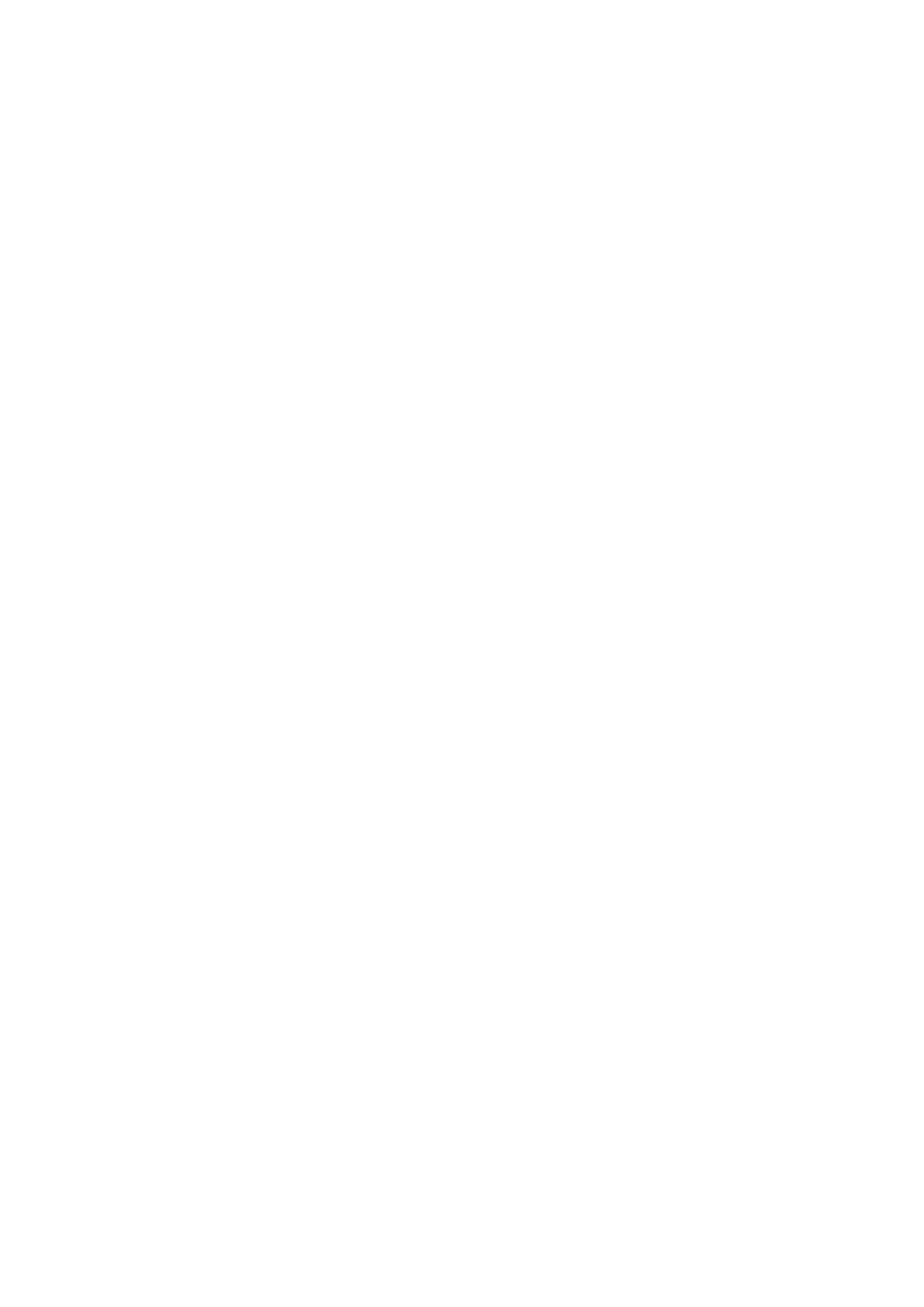| 7∖Ya]BWWaYBC59@ | B C 5 9 7 | B C 59 @<br> ficfU`ž fUfilb\U`UHJhfLXYfaU`ž fUhl |                                                  |
|-----------------|-----------|--------------------------------------------------|--------------------------------------------------|
| D f c d Y b Y   |           |                                                  | Bc XUhU UjU] UV Y Bc XUhU UjU] UV Y Bc XUhU UjU] |

Gi VghUb WYg

! FYdf c Xi Wh | j Y ' h c l | W| h m 6 UgYX cb Uj Uj \ UV \ Y \ XUh Už \ h \ Y \ W \ Ugg | Z | WUh | cb \ Wf | h Yf | U

fl c f U ` ž ` f  $\psi$  H Ł b \ U ` U t U jh d X Y f a U ` ž ` f U h Ł Bc XUhU Uj U] 'UV'Y Bc XUhU Uj U] 'UV'Y Bc XUhU Uj U] Df c d Y b Y

BC59@

Gi VghUb WYg

**BC597** 

 $7 \vee Y$ a | BNUJa Y B C 5 9 @ '

! 7 Uf W bc [ Yb ] W hm 6 UgYX cb · Uj U] · UV · Y · XUhUž · h \ Y · W Ugg ] Z ] WUh ] cb · Wf ] h Yf ] U ·

|              | $J$ $\vert$ $h$ $f$ $c$ $\vert$ $J$ $\vert$ $i$ $c$ | $7 \setminus Y$ a   WU $\setminus$   B U a Y Hc l   HW l h mW !h m+ b  $\setminus$ = b |                                                                                             |
|--------------|-----------------------------------------------------|----------------------------------------------------------------------------------------|---------------------------------------------------------------------------------------------|
| Df c d Y b Y |                                                     |                                                                                        | $Bc$ $XUhU$ $Uj$ $U$ $\vee$ $V\upharpoonright Y$ $Bc$ $XUhU$ $Uj$ $U\upharpoonright UV$ $Y$ |

 $!$  : Yf a 'WY'' ai hU[Yb] W] h m 6 UgYX cb Uj U | \ UV \ Y \ XUh Už \ h \ Y \ W \ Ugg | Z | WUh | cb \ Wf | h Yf | U \

BUaY  $G_l$  bFYgd f Uhcfm  $7 \vee Y$  a  $\vdash$  WU  $\check{ }$  $gYbg$ ]  $h$ ]  $gUbgYcbbg$ ]  $h$ ]  $gUh$ ]  $c b$ Df c d Y b Y  $Bc$  ghi  $Xm$  Uj U] `UV Y Bc ghi  $Xm$  Uj U] `UV Y

Gi VghUb WYg

Gi Vgh Ub WYg

! FYgd]fUhcfm cf g\_]b gYbg]h]gUh]cb  $6$ UgYX cb h \ Y Uj U | \ UV \ Y \ XUh Uz \ h \ Y \ W Ugg | Z | WUh | cb \ Wf | h \ N

 $7 \setminus Y$ a] WU` BUaY = f f ] hUh] c b # Wc f f c g ] c b  $Bc$   $\cup$   $Xj$   $Yf$   $gY$   $\cup$   $YZZYWh$   $\cdot$   $c \vee g Yf$   $j \vee X \cdot f1 b c h$   $\cdot$   $j \uparrow f$   $j \upharpoonright b \cup h$   $j \upharpoonright b$   $\in$   $L$  $Df c dYbY$ 

Gi VghUb WYg

!  $GYf | c i g Y mY' XUa U | Y# | f f | hUh | c b$ 6 UgYX cb UjU| `UV `Y `XUhUž `h \Y `W Ugg | Z | WUh | cb `Wf | h Yf | U `

 $7 \setminus Y$  a ] WU  $\cdot$  BU a Y = f f ] hU h ] c b # Wc f f c g ] c b Df c d Y b Y Bc UXj Yf g Y YZZYWh cVg Yf j YX flbch ] f f ] h Uh ] b [ Ł

# Gi VghUb WYg

 $[G_{-}]$  b Wcffcg]cb#]ff]hUh]cb 6UgYX cb UjU] `UV `Y `XUhUž `h \Y `W Ugg] Z] WUh] cb `Wf ] h Yf ] U `

 $7 \vee Y$ a | BNWa Y @ 80 @  $7_{6}$ @ 8. ficf U`  $\check{z}$  'f  $\psi$  if  $\underline{L}$  b \ U ''  $\underline{U}$  in  $\underline{L}$  if  $\underline{L}$  if  $\underline{L}$  if  $\underline{L}$  if  $\underline{L}$  if  $\underline{L}$  if  $\underline{L}$  if  $\underline{L}$  if  $\underline{L}$  if  $\underline{L}$  if  $\underline{L}$  if  $\underline{L}$  if  $\underline{L}$  if  $\underline{L}$ Bc XUhU Uj Uj UV Y Bc XUhU Uj Uj UV Y Bc XUhU Uj Uj Df c d Y b Y

Gi VghUb WYg

- $: 5$  Wi  $hY$  Hc  $\mid W \mid h$  m 6 UgYX cb UjU] `UV `Y `XUhUž `h \Y `W Ugg ] Z ] WUh ] cb `Wf ] h Yf ] U `
- %%"% = b Z c f a U h ] c b · c b · \ U n U f X · W Ugg Y g · Ug · X Y Z ] b Y X · ] b · F Y [ i · U h ]

 $G97H=C$  Hcl | Wc c | | WU j | b Z c f a U h | c b

Revision: 16 August 2021



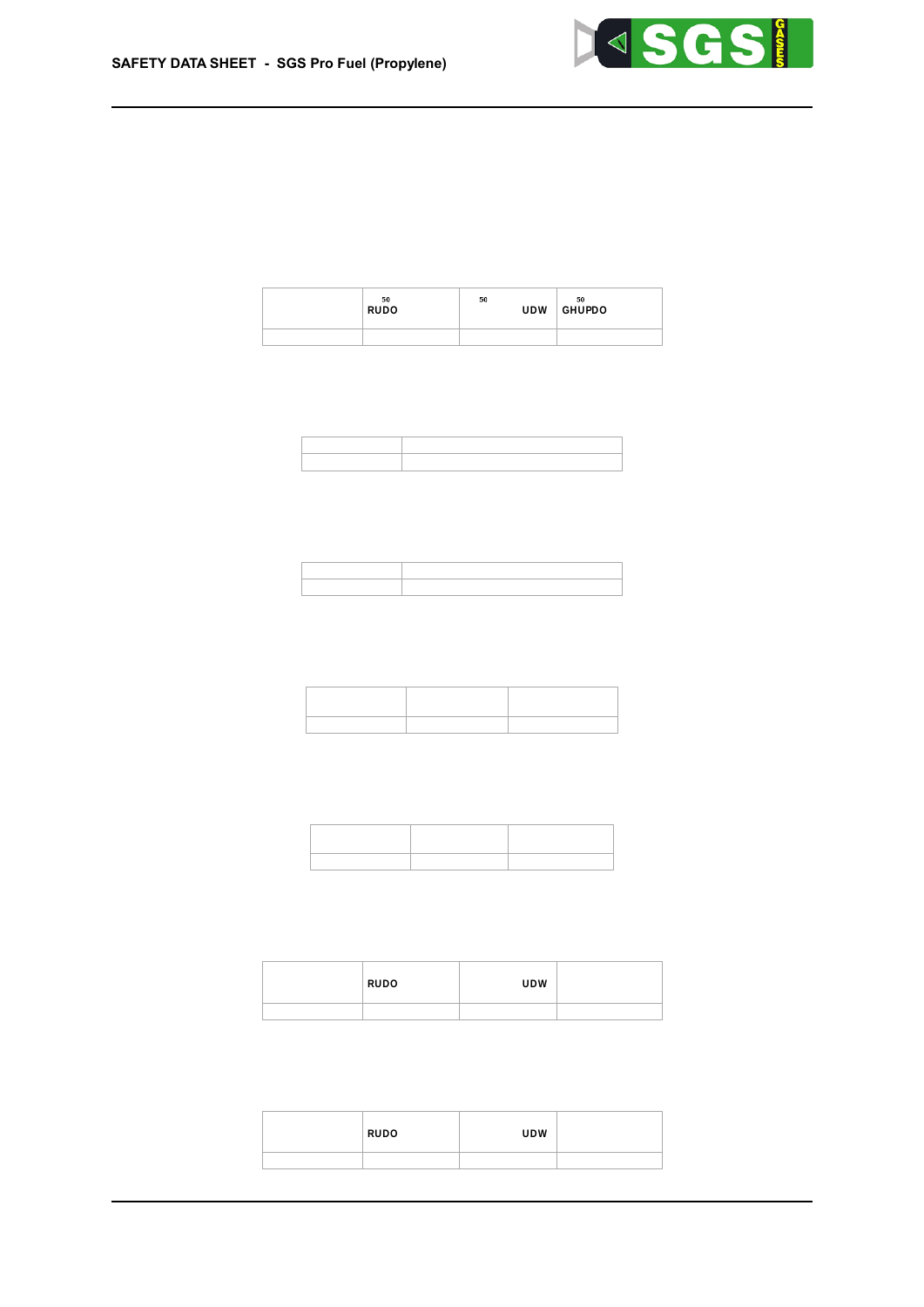

### SECTION 11: Toxicological information (....)

- Specific target organ toxicity (STOT) single exposure Based on the available data, the classification criteria are not met
- Specific target organ toxicity (STOT) repeated exposure Based on the available data, the classification criteria are not met

#### Substances

| <b>Chemical Name</b> | <b>NOAEL</b><br>(oral, rat) | <b>NOAEC</b><br>(inhalation.<br>rat) | <b>NOAEL</b><br>(dermal. rat) |
|----------------------|-----------------------------|--------------------------------------|-------------------------------|
| Propene              | No data available           | 10 000 ppm                           | No data available             |

- Aspiration hazard

Based on the available data, the classification criteria are not met

- Contact with eyes Extremely cold material, can cause burns similar to frostbite.
- Contact with skin Extremely cold material, can cause burns similar to frostbite.
- Ingestion

As this product is a gas, refer to the inhalation section

- Inhalation

Danger of suffocation at high concentrations due to oxygen displacement Exposure to oxygen deficient atmosphere may cause the following symptoms: dizziness, salivation, nausea, vomiting, loss of mobility/consciousness. Propylene is a central nervous system (CNS) depressant and a mild anaesthetic. In high concentrations may cause asphyxiation. Symptoms may include loss of mobility/consciousness.Victim may not be aware of asphyxiation. Asphyxiation may bring about unconsciousness without warning and so rapidly that victim may be unable to protect themselves. In low concentrations may cause narcotic effects. Symptoms may include dizziness, headache, nausea and loss of co-ordination.

11.2 Information on other hazards

- Does not contain any substances with endocrine disrupting properties

# SECTION 12: Ecological information

- 12.1 Toxicity
	- Based on available data, the classification criteria are not met

**Substances** 

| Chemical Name $ $ LC <sub>50</sub> (fish) |                    | EC <sub>50</sub> (aquatic<br>invertebrates) | EC <sub>50</sub> (aquatic<br>algae) |
|-------------------------------------------|--------------------|---------------------------------------------|-------------------------------------|
| Propene                                   | (4 days) 51.7 mg/L | LC <sub>50</sub> (48 h) 28.2 mg/L           | $(4 \text{ days})$ 12.1 mg/L        |

12.2 Persistence and degradability

**Substances** 

| Chemical Name   Biodegradation |                              |
|--------------------------------|------------------------------|
| Propene                        | Readily biodegradable (100%) |

#### 12.3 Bioaccumulative potential

- Bioaccumulation is not expected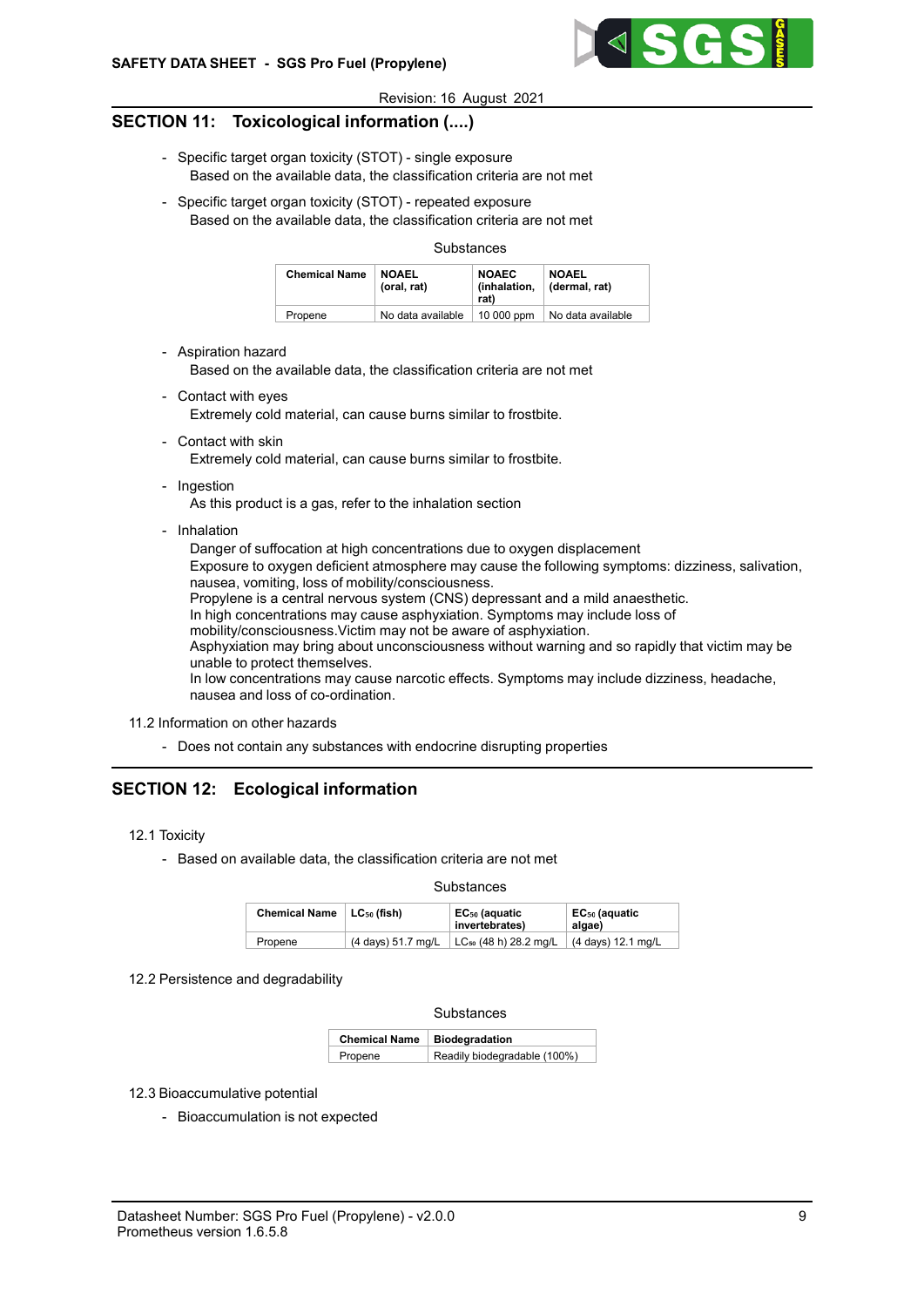

# SECTION 12: Ecological information (....)

#### Substances

| <b>Chemical Name</b> | <b>Bioconcentration</b><br>Factor (BCF)                                        | Log Kow |
|----------------------|--------------------------------------------------------------------------------|---------|
| Propene              | Low potential for bioaccumulation (Log Kow < 3) $\vert$ (Log Pow) 1.77 @ 20 °C |         |

- 12.4 Mobility in soil
	- No data available

#### **Substances**

|         | Chemical Name   Adsorption/desorption |  |
|---------|---------------------------------------|--|
| Propene | No data available                     |  |

- 12.5 Results of PBT and vPvB assessment
	- Not a PBT according to REACH Annex XIII
	- Not a vPvB according to REACH Annex XIII
- 12.6 Endocrine disrupting properties
	- No information available
- 12.7 Other adverse effects
	- No information available

# SECTION 13: Disposal considerations

- 13.1 Waste treatment methods
	- Contact supplier if guidance is required
	- Return unused product in original cylinder to supplier
	- Do not discharge into areas where there is a risk of forming an explosive mixture with air
	- Waste gas should be flared through a suitable burner with flash back arrestor
	- Do not discharge into any place where its accumulation could be dangerous
	- Disposal should be in accordance with local, state or national legislation
	- Cylinders should be returned to suppliers
- 13.2 Classification
	- The waste must be identified according to the List of Wastes (2000/532/EC)
	- Hazardous Property Code(s): HP 3 Flammable

### SECTION 14: Transport information



- 14.1 UN number or ID number
	- UN No.: 1077
- 14.2 UN proper shipping name
	- Proper Shipping Name: PROPYLENE
- 14.3 Transport hazard class(es)
	- Hazard Class: 2.1
- 14.4 Packing group
	- Packing Group: Not applicable
- 14.5 Environmental hazards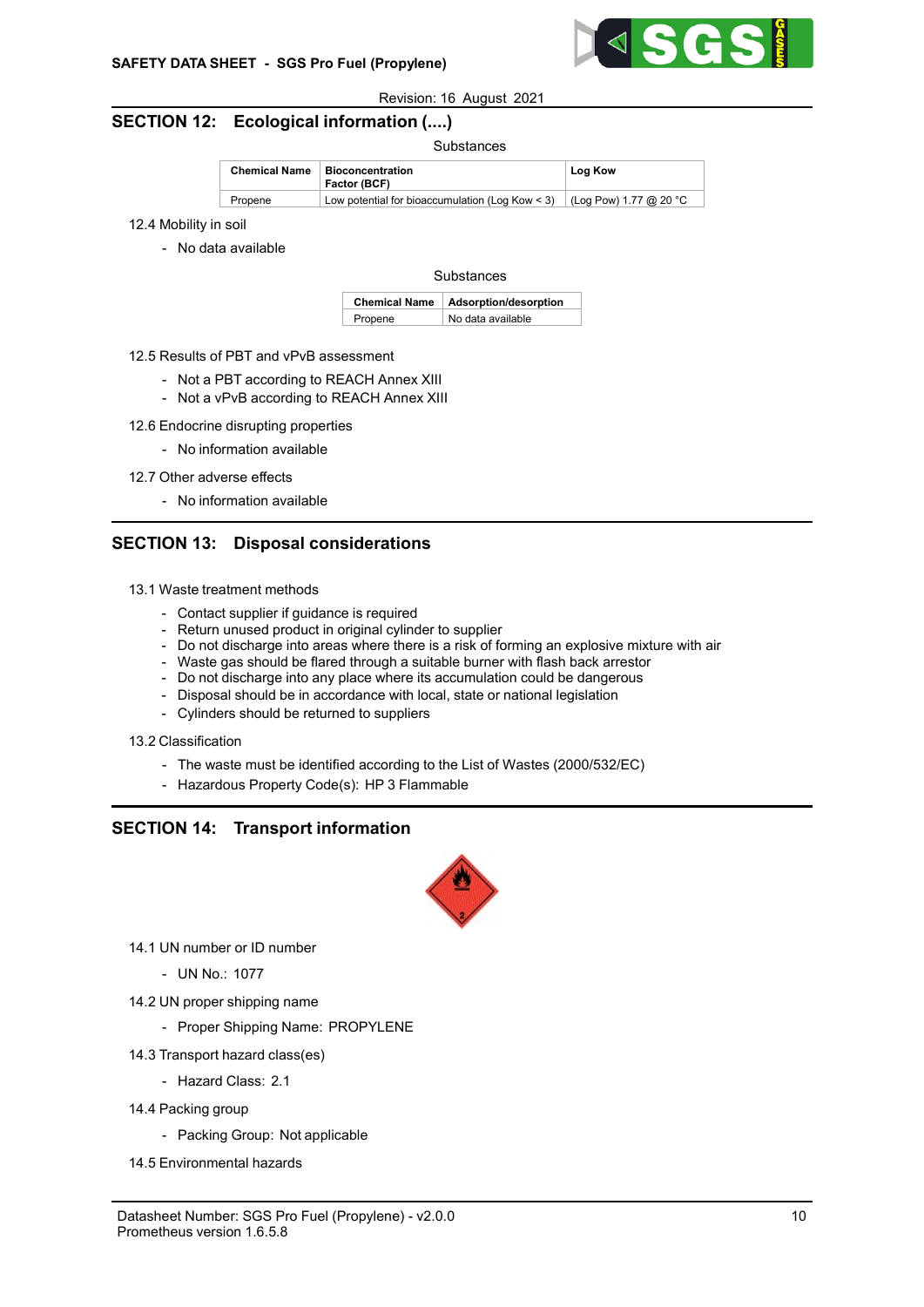

# SECTION 14: Transport information (....)

- Not Classified

14.6 Special precautions for user

- Ensure vehicle driver is aware of the potential hazards of the load and knows what to do in the event of an accident or an emergency.
- Avoid transport on vehicles where the load space is not separated from the driver's compartment.
- Before transporting product containers ensure there is adequate ventilation and:
	- they are firmly secured and the cylinder valve is closed and not leaking;
	- the valve outlet cap nut or plug (where provided) is correctly fitted;
	- the valve protection device (where provided) is correctly fitted.
- The transportation information is not intended to convey all specific regulatory data relating to this material.
- For complete transportation information, contact a SGS Gases customer service representative.
- 14.7 Maritime transport in bulk according to IMO instruments
	- Not applicable
- 14.8 Road/Rail (ADR/RID)
	- ADR UN No.: 1077
	- Proper Shipping Name: PROPYLENE
	- ADR Hazard Class: 2
	- ADR Packing Group: Not applicable
	- Tunnel Code: (B/D)
- 14.9 Sea (IMDG)
	- IMDG UN No.: 1077
	- Proper Shipping Name: PROPYLENE
	- IMDG Hazard Class: 2.1
	- IMDG Pack Group.: Not applicable
- 14.10 Air (ICAO/IATA)
	- ICAO UN No.: 1077
	- Proper Shipping Name: PROPYLENE
	- ICAO Hazard Class: 2.1
	- ICAO Packing Group: Not applicable

# SECTION 15: Regulatory information

- 15.1 Safety, health and environmental regulations/legislation specific for the substance or mixture
	- This safety data sheet is provided in compliance with REACH Regulation (EC) No 1907/2006 (as amended by Regulation (EU) 2020/878) and UK REACH
	- The GB Classification, Labelling and Packaging Regulation (GB CLP) applies in Great Britain
	- Regulation (EC) No. 1272/2008 on the classification, labelling and packaging of substances and mixtures (CLP Regulation) applies in Europe
	- Seveso III Directive (2012/18/EU, Dangerous Substances in Annex I: Listed
	- Restrictions on use according to Annex XVII to REACH Regulation: None
- 15.2 Chemical safety assessment
	- A REACH chemical safety assessment has not been carried out

# SECTION 16: Other information

The above information is believed to be correct but does not purport to be all inclusive and shall be used only as a guide. This company shall not be held liable for any damage resulting from handling or from contact with the above product.